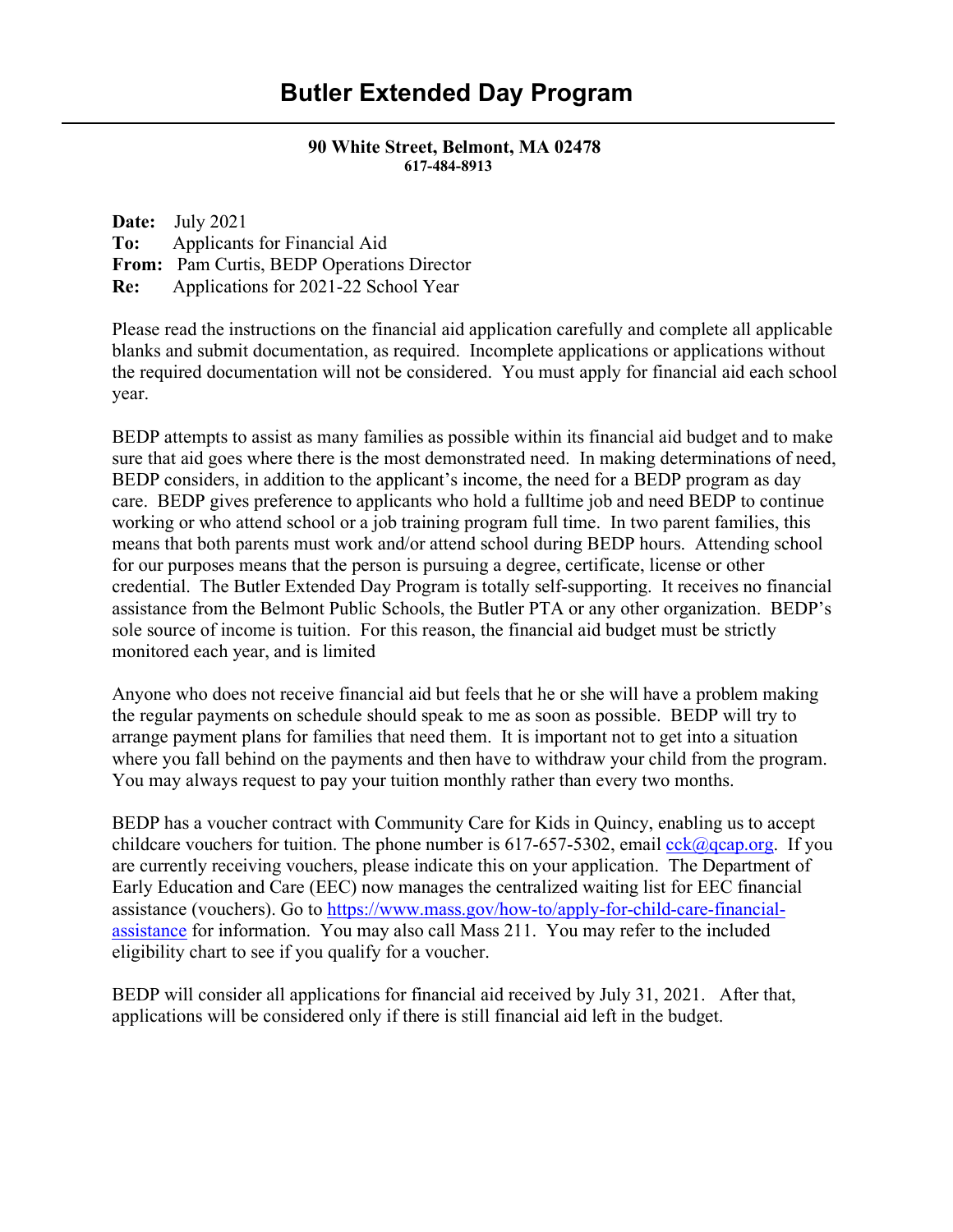## **Butler Extended Day Program FINANCIAL AID APPLICATION INSTRUCTIONS**

Attached is a financial aid application for the 2021-22 school year. Please take a minute to read the following information and instructions. BEDP would like all applicants to understand the following.

- ♦ Families who are income eligible must apply for a state childcare voucher before applying directly to BEDP. Proof of application for a voucher is required with your financial aid application to BEDP.
- ♦ Families where a parent is a visiting scholar at an institution of higher education will be expected to apply for childcare assistance from the parent's home institution or the one that he/she is visiting before applying to BEDP for assistance.
- ♦ Financial aid, if awarded, will take the form of tuition waivers, applied to each monthly payment. In most cases, families will be expected to pay some part of the monthly fee. Full tuition waivers will be given only in *extraordinary* circumstances.
- ♦ Anyone who receives a partial tuition waiver will be responsible for making timely payments on the balance. *Failure to make payments will result in the termination of the child's enrollment in BEDP.*
- ♦ If the number of qualified applicants exceeds the financial aid budget, awards will be made on the basis of greatest need, as determined by BEDP.
- ♦ If there are no applicants judged to meet the need criteria as set out by BEDP, no financial award will be awarded.
- ♦ BEDP reviews the financial aid program at the end of each school year and offers no guarantee that financial aid will be offered in subsequent years.
- ♦ In awarding financial aid, BEDP will give preference to those applicants who need a BEDP program for their child in order to continue working at a full time job, to attend school or a job training program full time.
- ♦ All information submitted on financial aid applications will be treated as confidential
- ♦ Families who receive state vouchers for childcare will not be eligible to receive financial aid from BEDP in addition to the voucher
- ♦ Be sure to include verification for all assistance that you claim to receive.

## **Financial Aid Eligibility**

**The following guidelines will be used by BEDP in determining eligibility for financial aid. Families who are considering whether to apply for aid should see whether they qualify under either of these guidelines.**

*Your family receives free or reduced price school lunch, free or reduced fee full day kindergarten, SNAP, TAFDC, WIC or other public subsidy/assistance programs***.**

*Your gross annual income is at or below 50% of the state median income, adjusted for family size. See included chart to determine this.* 

**BEDP will consider financial aid requests from families in other circumstances (for example, serious illness or disability of a primary caretaker or immediate family member), but the general policy is to offer assistance to low income families who need childcare to work, or to attend school or a job training program fulltime.**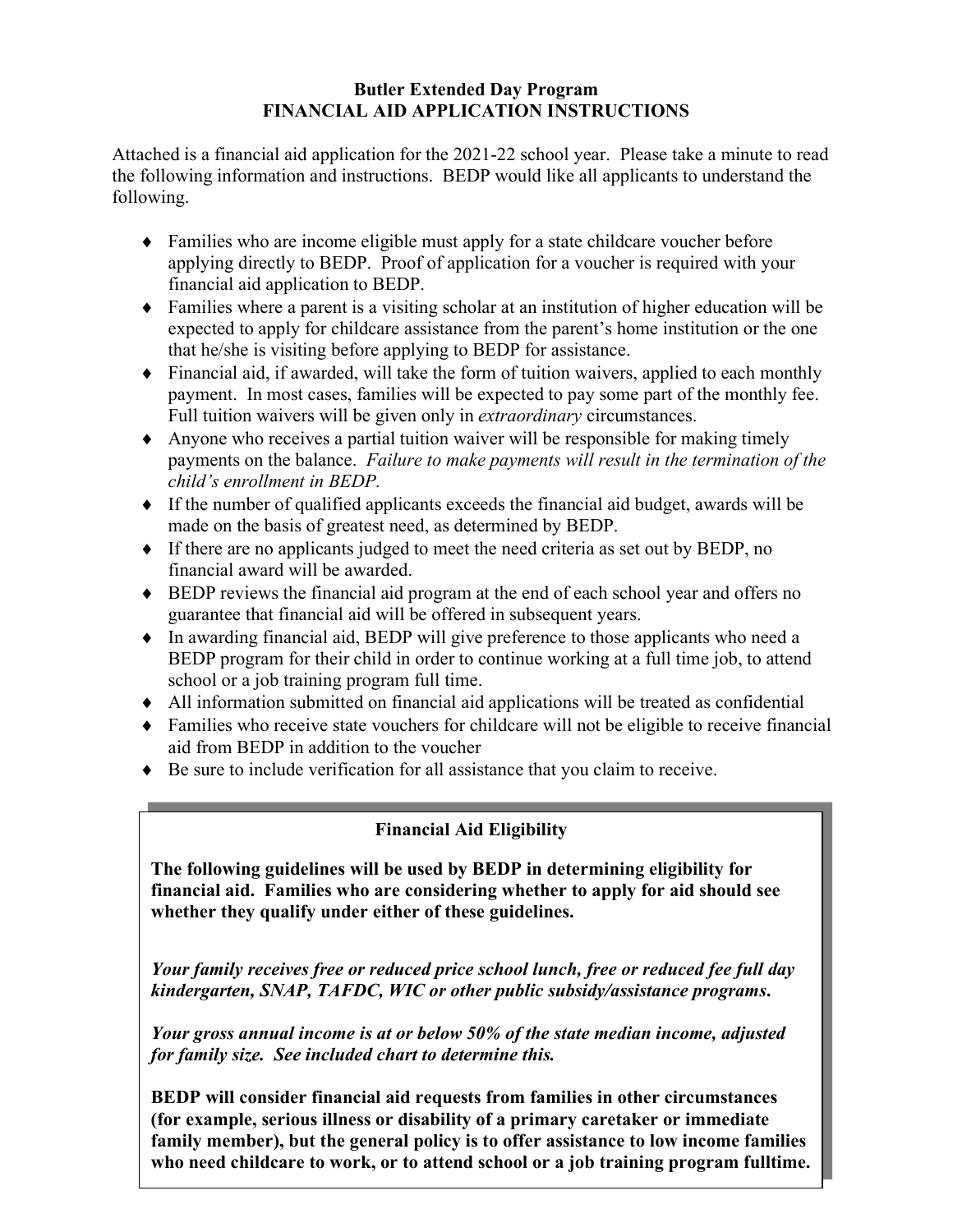### **Butler Extended Day Program Financial Aid Application 2021-22**

*Please complete all blanks. List all children for whom you are applying for aid on one form. Incomplete applications will not be considered. You will need to submit both a federal tax return from 2020 and pay stubs from the past two months, assuming you are working.* 

|        |                                                                                                                                                | Name of Child ________________________________Grade in Sept. 2021______                                                                                                                                                                                                      |  |  |  |  |  |  |
|--------|------------------------------------------------------------------------------------------------------------------------------------------------|------------------------------------------------------------------------------------------------------------------------------------------------------------------------------------------------------------------------------------------------------------------------------|--|--|--|--|--|--|
|        |                                                                                                                                                | Name of Child ________________________________Grade in Sept. 2021________________                                                                                                                                                                                            |  |  |  |  |  |  |
|        | <b>Parent/Guardian:</b>                                                                                                                        |                                                                                                                                                                                                                                                                              |  |  |  |  |  |  |
|        |                                                                                                                                                |                                                                                                                                                                                                                                                                              |  |  |  |  |  |  |
|        |                                                                                                                                                |                                                                                                                                                                                                                                                                              |  |  |  |  |  |  |
|        |                                                                                                                                                | Address City/State/Zip City/State/Zip City/State/Zip City/State/Zip City/State/Zip City/State/Zip City/State/Zip City/State/Zip City/State/Zip City/State/Zip City/State/Zip City/State/Zip City/State/Zip City/State/Zip City                                               |  |  |  |  |  |  |
|        |                                                                                                                                                |                                                                                                                                                                                                                                                                              |  |  |  |  |  |  |
|        |                                                                                                                                                |                                                                                                                                                                                                                                                                              |  |  |  |  |  |  |
|        |                                                                                                                                                |                                                                                                                                                                                                                                                                              |  |  |  |  |  |  |
|        |                                                                                                                                                | Name<br>Address (if different from above)<br>Phone (home)<br>Child<br>Child<br>Child<br>Child<br>Child<br>Child<br>Child<br>Child<br>Child<br>Child<br>Child<br>Child<br>Child<br>Child<br>Child<br>Child<br>Child<br>Child Child<br>Child Child<br>Child Child Child<br>Chi |  |  |  |  |  |  |
|        | If parents are separated or divorced, who will be responsible for paying tuition?                                                              |                                                                                                                                                                                                                                                                              |  |  |  |  |  |  |
| □      |                                                                                                                                                | Program(s) attended/applied for (check all that apply)<br>□ Morning Care Days per week ______<br>BEDP Days per week<br>$\Box$ Late BEDP Days per week                                                                                                                        |  |  |  |  |  |  |
|        | <b>Need for Day Care</b><br>Mother:                                                                                                            | Do you work or attend school or a job training program (complete applicable blanks)                                                                                                                                                                                          |  |  |  |  |  |  |
|        |                                                                                                                                                |                                                                                                                                                                                                                                                                              |  |  |  |  |  |  |
|        | □ Attend school or training program full time (list hours) _____________________<br>□ Attend school or training program part time (list hours) |                                                                                                                                                                                                                                                                              |  |  |  |  |  |  |
|        | <b>Father:</b>                                                                                                                                 |                                                                                                                                                                                                                                                                              |  |  |  |  |  |  |
|        |                                                                                                                                                |                                                                                                                                                                                                                                                                              |  |  |  |  |  |  |
|        |                                                                                                                                                |                                                                                                                                                                                                                                                                              |  |  |  |  |  |  |
|        |                                                                                                                                                |                                                                                                                                                                                                                                                                              |  |  |  |  |  |  |
| $\Box$ |                                                                                                                                                | Attend school or training program full time (list hours)                                                                                                                                                                                                                     |  |  |  |  |  |  |
| □      | Attend school or training program part time (list hours)                                                                                       |                                                                                                                                                                                                                                                                              |  |  |  |  |  |  |
| □      |                                                                                                                                                | Type of degree, certificate, license or credential being pursued                                                                                                                                                                                                             |  |  |  |  |  |  |
|        |                                                                                                                                                | Name and address of school or program<br><u> 1980 - Jan Stein Harry Harry Harry Harry Harry Harry Harry Harry Harry Harry Harry Harry Harry Harry Harry</u>                                                                                                                  |  |  |  |  |  |  |
|        |                                                                                                                                                |                                                                                                                                                                                                                                                                              |  |  |  |  |  |  |

If you do not work or attend school or a job-training program, why do you want your child in a BEDP program?

**\_\_\_\_\_\_\_\_\_\_\_\_\_\_\_\_\_\_\_\_\_\_\_\_\_\_\_\_\_\_\_\_\_\_\_\_\_\_\_\_\_\_\_\_\_\_\_\_\_\_\_\_\_\_\_\_\_\_\_\_\_\_\_\_\_\_\_\_\_\_\_\_\_\_\_\_\_\_\_\_\_\_\_\_\_\_ \_\_\_\_\_\_\_\_\_\_\_\_\_\_\_\_\_\_\_\_\_\_\_\_\_\_\_\_\_\_\_\_\_\_\_\_\_\_\_\_\_\_\_\_\_\_\_\_\_\_\_\_\_\_\_\_\_\_\_\_\_\_\_\_\_\_\_\_\_\_\_\_\_\_\_\_\_\_\_\_\_\_\_\_\_\_**